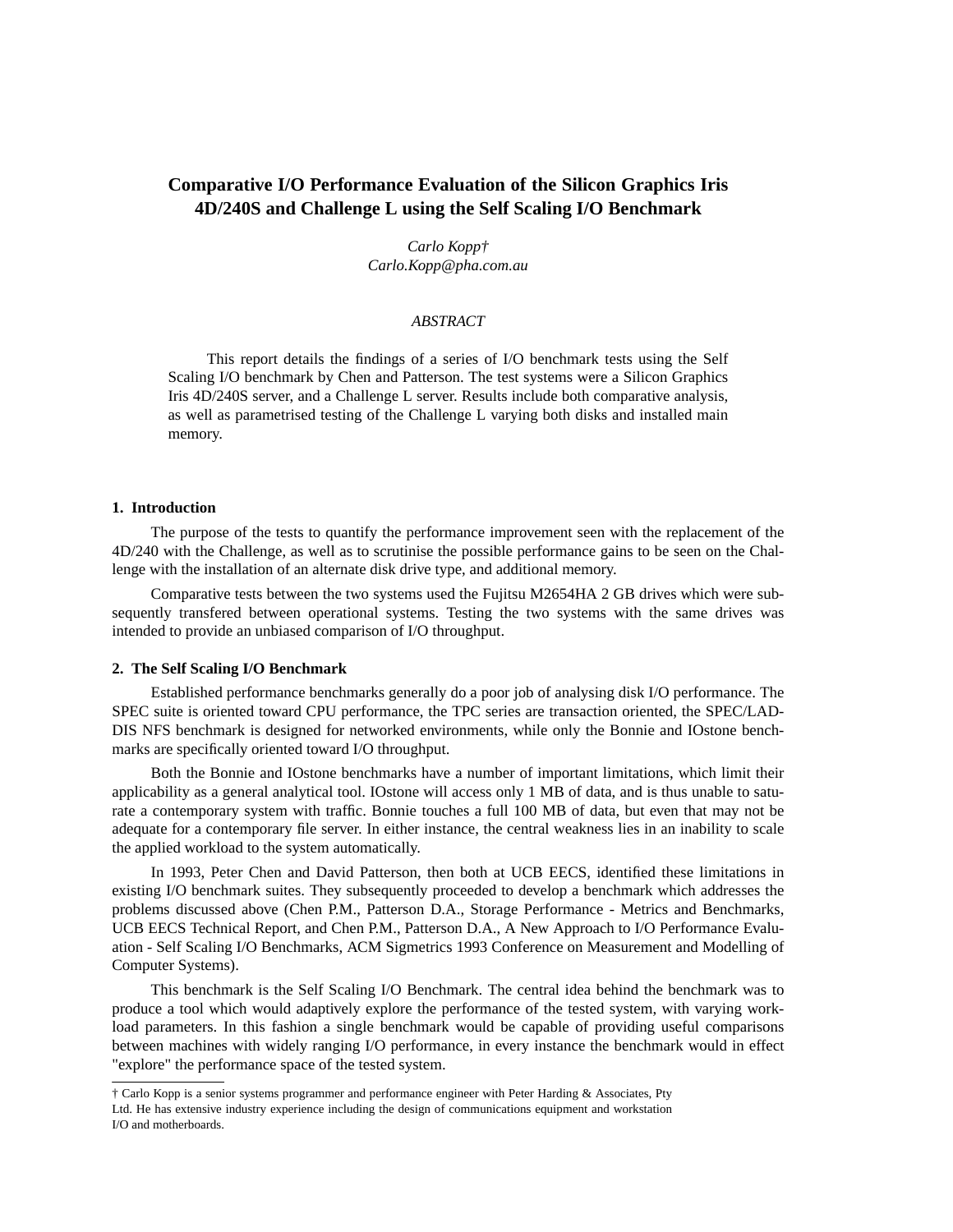The benchmark produces a workload defined by five separate parameters. The benchmark when running will find a focal point for each parameter, and then graph performance for one parameter, while all others are fixed. The result is a set of plots, which provide a indication of performance with the variation of the swept parameter. The focal point is chosen to lie at the middle of the range of any given parameter. The five parameters are :

**uniqueBytes** - the number of unique bytes of data written or read in the workload, essentially a measure of the data size. It is used to isolate cache performance from hardware performance.

**sizeMean** - the average size of an individual I/O request.

**readFrac** - the fraction of reads, were 1 - readFrac is the fraction of writes. This parameter is also important when analysing cache performance.

**seqFrac** - the fraction of I/O requests that sequentially follow the preceding request.

**processNum** - the number of processes concurrently generating I/O request, ie a metric of concurrency.

Chen and Patterson's published test results indicate that the benchmark yields an accuracy between predicted and measured performance typically between 10% and 15%, with a repeatability between test runs of about 5%. Given the nature of the measurement, these are indeed very good figures.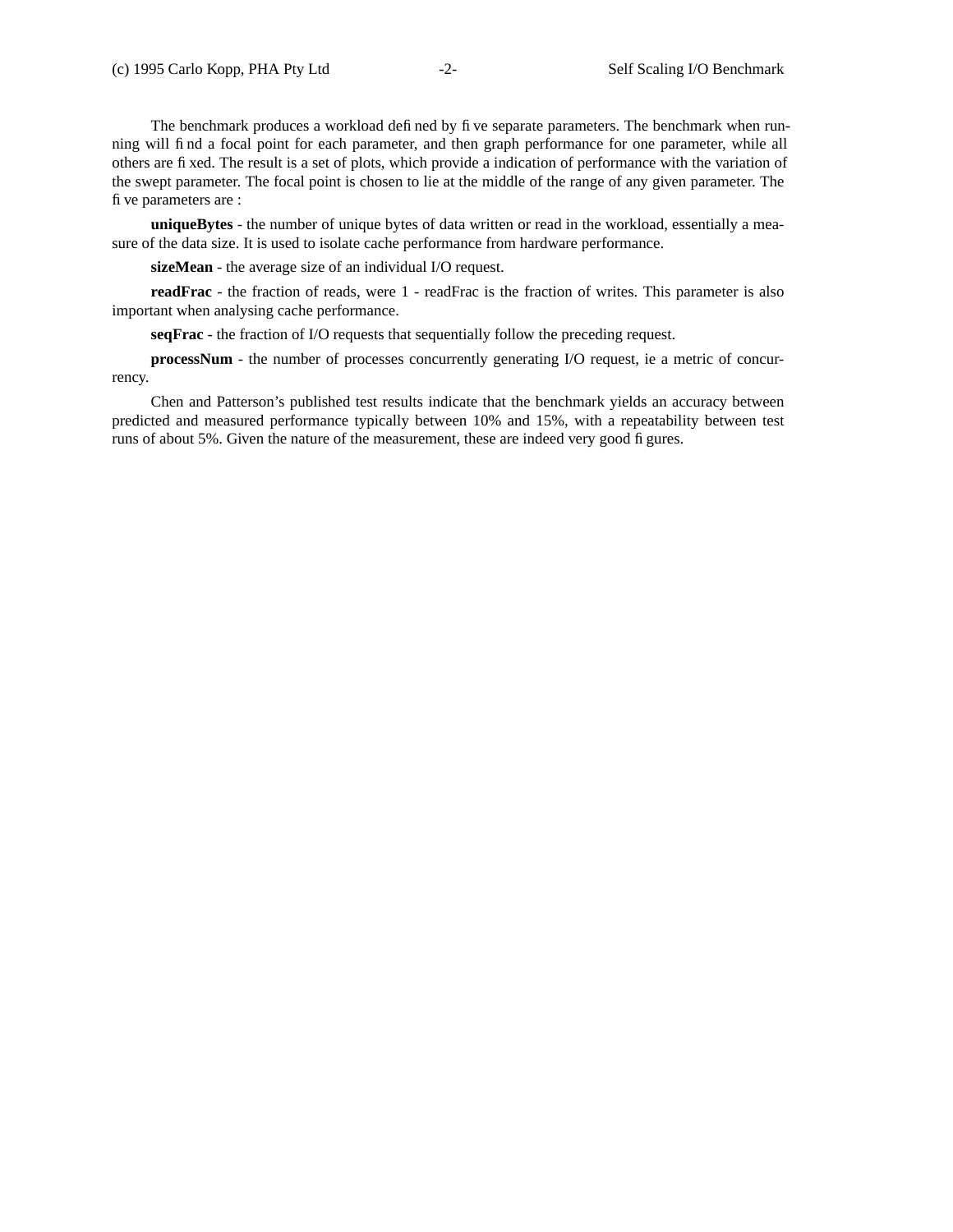# **3. Tested System Configurations - Silicon Graphics Iris 4D/240S**

The **Iris 4D/240S** was tested in the following configuration:

4 25 MHZ IP7 Processors FPU: MIPS R2010A/R3010 VLSI Floating Point Chip Revision: 2.0 CPU: MIPS R2000A/R3000 Processor Chip Revision: 2.0 On-board serial ports: 2 per CPU board Data cache size: 64 Kbytes Instruction cache size: 64 Kbytes Secondary data cache size: 256 Kbytes Main memory size: 96 Mbytes I/O board, slot F: IO3 Interphase 4210 Cougar VME-SCSI controller 0: Firmware revision A05 Disk drive: unit 4 on VME-SCSI controller 0 Disk drive: unit 3 on VME-SCSI controller 0 Disk drive: unit 2 on VME-SCSI controller 0 Disk drive: unit 1 on VME-SCSI controller 0 Integral Ethernet: et0, IO3 ENP-10 Ethernet controller: enp0, firmware version 4 (SGI) Integral SCSI controller 1: Version WD33C93A, revision 9 Integral SCSI controller 0: Version WD33C93A, revision 9 Tape drive: unit 7 on SCSI controller 0: QIC 150 Disk drive: unit 1 on SCSI controller 0 VME bus: adapter 0

The disk drive type tested was specified as follows:

# **Fujitsu M2654HA** 5.25" 2.4 GB SCSI-2 Drive

Data Transfer Performance:

10 MHz Clock Differential SCSI-2 Interface HDA Data Transfer Rate @ 4.758 MB/sec 256kByte Data Buffer, Read Lookahead and Write Caching

Access Time Performance:

5,400 RPM Spindle Rotational Latency, Av @ 5.56 msec Track-Track Seek @ 3.0 msec Max Seek @ 22.0 msec Average Seek @ 11 msec

The Irix 4.3 kernel configuration used was as follows (SGI defaults):

group: cachefs (dynamically changeable) cachefs max threads =  $5 (0x5)$ cachefs\_readahead =  $1 (0x1)$  $cachefs_max_lru = 1000 (0x3e8)$ 

group: uds (statically changeable) unpdg\_recvspace =  $16384 (0x4000)$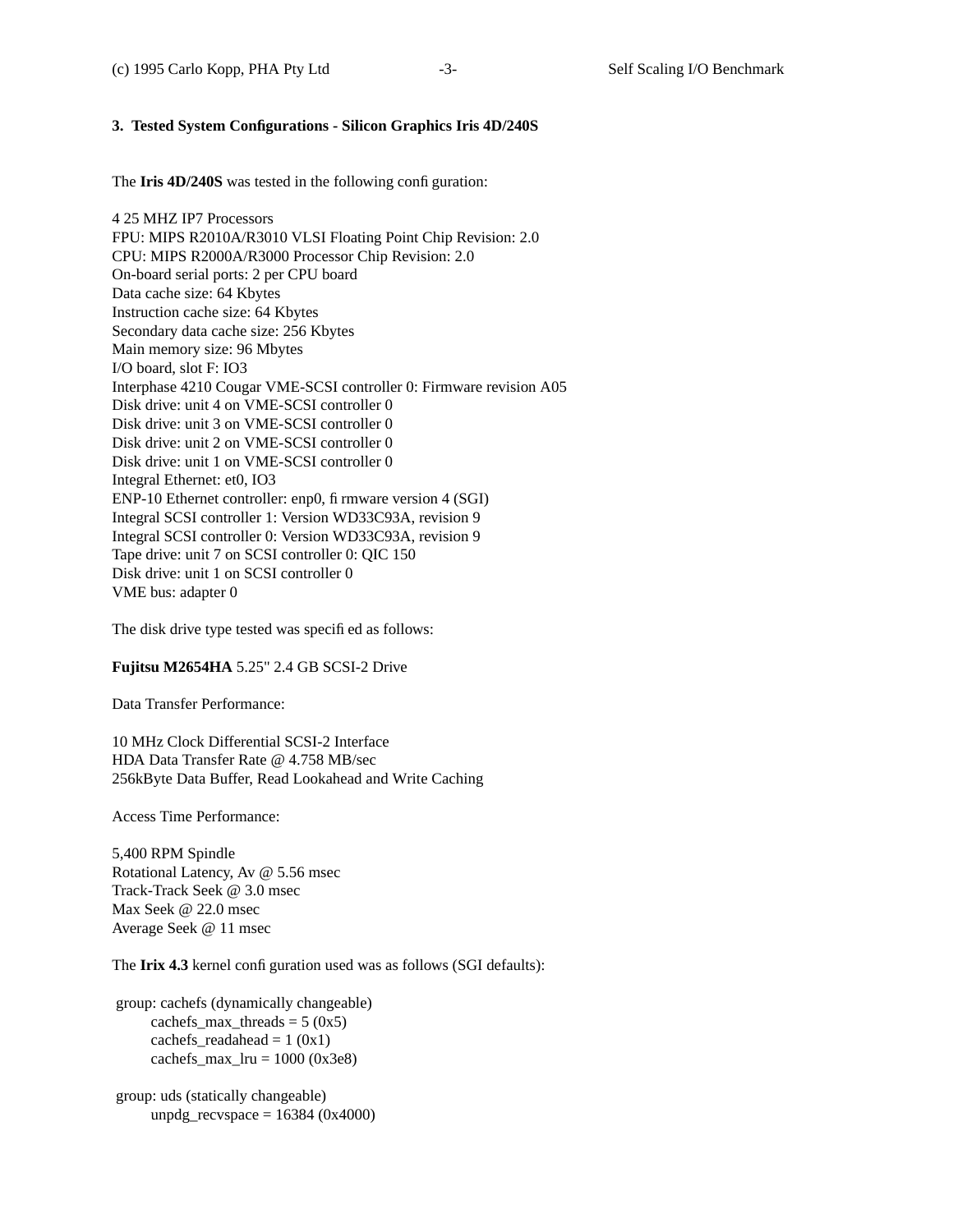unpdg\_sendspace  $= 8192$  (0x2000) unpst\_recvspace =  $16384 (0x4000)$ unpst\_sendspace = 16384 (0x4000) group: snfs (statically changeable) svc\_maxdupreqs =  $682$  (0x2aa)  $nfs\_portmon = 0 (0x0)$ group: shm (statically changeable) shmall = 512 (0x200) sshmseg =  $100 (0x64)$ shmmni =  $100 (0x64)$ shmmin =  $1(0x1)$ shmmax = 536870912 (0x20000000) group: sem (statically changeable) semaem = 16384 (0x4000) semvmx = 32767 (0x7fff) semume  $= 10 (0xa)$  $semopm = 10 (0xa)$ semmsl =  $25 (0x19)$ semmnu =  $60 (0x3c)$ semmns = 2048 (0x800) semmni =  $200 (0xc8)$ group: pipefs (dynamically changeable) svr $3$ pipe = 1 (0x1) group: lockmgr (dynamically changeable) working\_timeout =  $5 (0x5)$ normal\_timeout =  $5 (0x5)$ first\_timeout =  $1 (0x1)$ group: msg (statically changeable) msgseg=1536 (0x600)  $msgtql = 40 (0x28)$  $msgssz = 8(0x8)$ msgmni  $= 50 (0x32)$ msgmnb = 32768 (0x8000) msgmax = 16384 (0x4000) group: internal (statically changeable) mrmeterhash =  $31 (0x1f)$ smeterhash  $= 255$  (0xff)  $dumplo = 0 (0x0)$ putbufsz = 1024 (0x400)  $\text{combufsz} = 1024 \, (0x400)$ histmax =  $0(0x0)$ group: splock\_pool (statically changeable) file\_pool\_size =  $1024 (0x400)$  $vnode\_pool\_size = 1024 (0x400)$ sema\_pool\_size =  $8192 (0x2000)$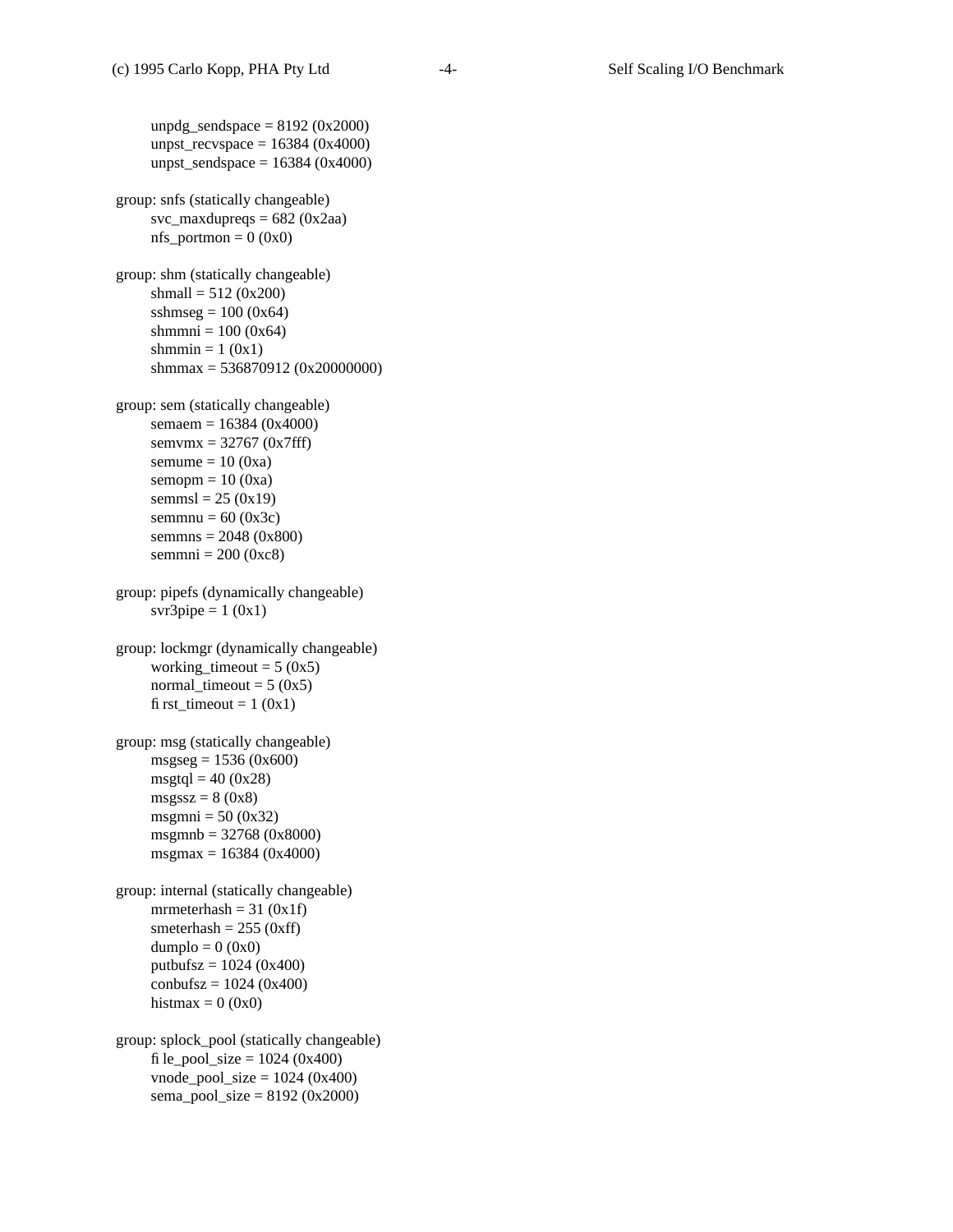group: mload (statically changeable)  $vfssw\_extra = 5 (0x5)$  $f$ modsw\_extra = 20 (0x14)  $cdevsw\_extra = 23 (0x17)$ bdevsw  $extra = 21 (0x15)$ group: bufcache (statically changeable)  $n \cdot 714 (0x^2 \cdot c^2)$ group: paging (dynamically changeable) autoup  $= 10 (0xa)$ dwcluster =  $64 (0x40)$ rsshogslop =  $20(0x14)$ rsshogfrac  $= 75 (0x4b)$ tlbdrop =  $100 (0x64)$ maxlkmem =  $2000 (0x7d0)$ minasmem  $= 50 (0x32)$ minarmem  $= 50 (0x32)$  $vfs\_syncr = 30 (0x1e)$ bdflushr =  $5(0x5)$  $maxdc = 100 (0x64)$  $maxfc = 100 (0x64)$  $maxsc = 100 (0x64)$ gpgsmsk =  $2(0x2)$  $gpgshi = 1980 (0x7bc)$ gpgslo = 990 (0x3de) group: memsize (statically changeable) maxphyscolors =  $4096 (0x1000)$  $maxpglst = 100 (0x64)$  $maxd$ maxdmasz = 1024 (0x400)  $syssegsz = 12287 (0x2fff)$  $maxpmem = 0 (0x0)$ group: timer (statically changeable) timetrim = 1089270 (0x109ef6) itimer\_on\_clkcpu =  $0 (0x0)$  $fasthz = 1200 (0x4b0)$ group: signals (dynamically changeable) maxsigq =  $96 (0x60)$ group: actions (statically changeable) nactions =  $68 (0x44)$ group: streams (statically changeable)  $stretlsz = 1024 (0x400)$ strmsgsz = 32768 (0x8000) nstrpush =  $9(0x9)$ group: numproc (statically changeable)  $ngroups_max = 16 (0x10)$  $ncsize = 1078 (0x436)$  $\text{ncallout} = 219 \text{ (0xdb)}$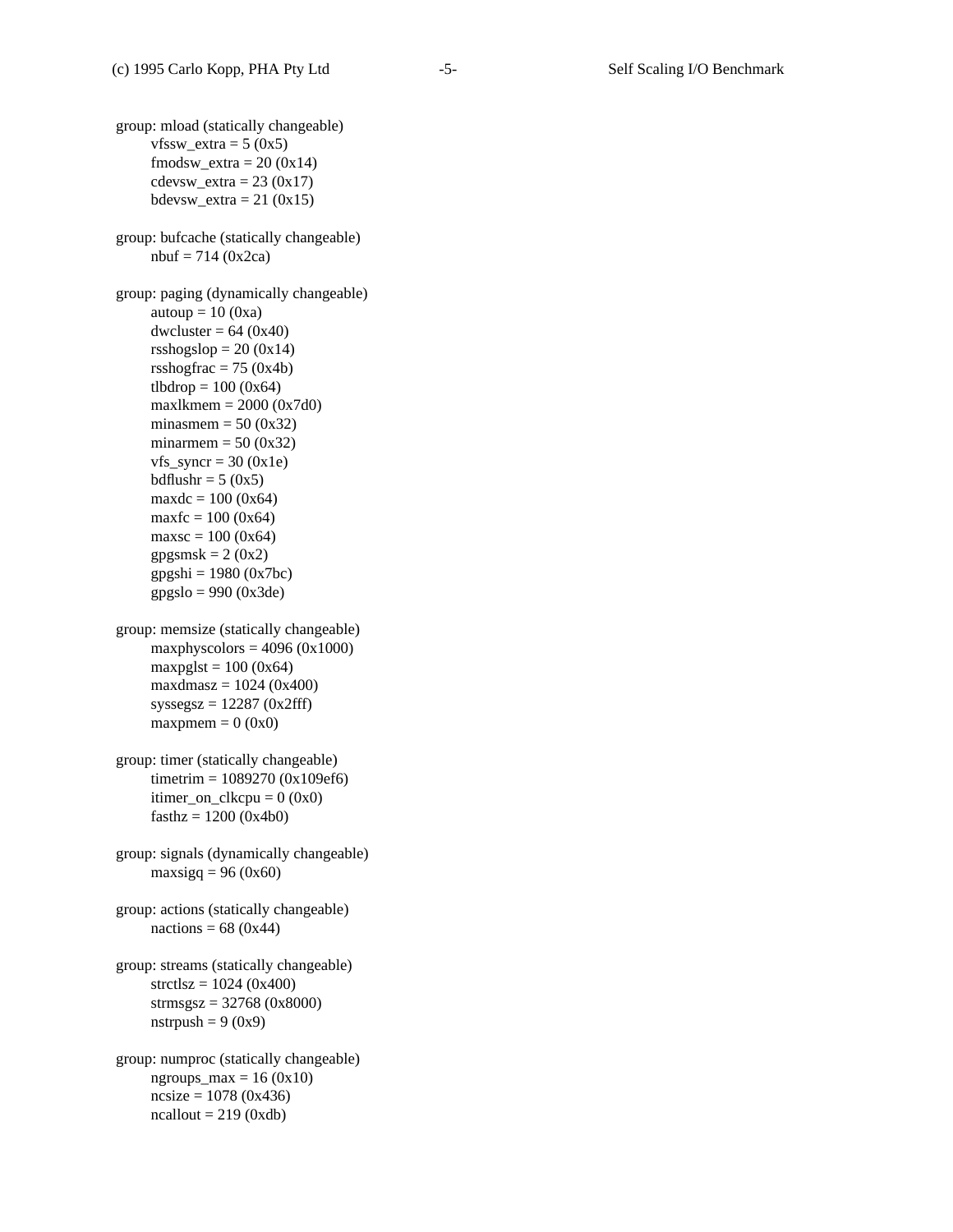```
callout_himark = 471 (0x1d7)ndquot = 1078 (0x436)nproc = 439 (0x1b7)
```
group: resource (statically changeable) rlimit\_rss\_max = 536870912 (0x20000000) rlimit\_rss\_cur = 92557312 (0x5845000) rlimit\_vmem\_max = 536870912 (0x20000000) rlimit\_vmem\_cur =  $536870912$  (0x20000000) rlimit\_nofile\_max =  $2500$  (0x9c4) rlimit\_nofile\_cur =  $200$  (0xc8) rlimit\_core\_max =  $2147483647$  (0x7fffffff) rlimit\_core\_cur =  $2147483647$  (0x7fffffff) rlimit\_stack\_max = 536870912 (0x20000000) rlimit\_stack\_cur = 67108864 (0x4000000) rlimit data max = 536870912 (0x20000000) rlimit\_data\_cur = 536870912 (0x20000000) rlimit fsize  $max = 255 (0xff)$ rlimit\_fsize\_cur =  $0$  (0x0) rlimit\_cpu\_max =  $2147483647$  (0x7fffffff) rlimit\_cpu\_cur =  $2147483647$  (0x7fffffff)

group: limits (dynamically changeable) vnode\_free\_ratio =  $2 (0x2)$  $maxup = 150 (0x96)$ reserve\_ncallout =  $8 (0x8)$ maxsymlinks  $= 30 (0x1e)$ nprofile =  $100 (0x64)$ maxwatchpoints  $= 100 (0x64)$ shlbmax =  $8(0x8)$ ncargs = 20480 (0x5000)

```
group: misc (dynamically changeable)
     module_unld_delay = 5 (0x5)ecc\_recover\_enable = 60 (0x3c)panic\_on\_sbe = 0 (0x0)
     corepluspid = 0 (0x0)
     r4k div patch = 0 (0x0)
```
group: switch (statically changeable)  $reboot\_on\_panic = -1$  (0xfffffffff) use\_old\_serialnum =  $0 (0x0)$  $posix_tty_default = 0 (0x0)$ restricted\_chown =  $0 (0x0)$ nosuidshells =  $1(0x1)$ 

```
group: efs (dynamically changeable)
     efs inline = 0 (0x0)
```
group: disp (dynamically changeable) runq\_dl\_maxuse =  $700 (0x2bc)$ runq\_dl\_nonpriv =  $200 (0xc8)$ rung dl refframe  $= 1000$  (0x3e8) slice\_size =  $3 (0x3)$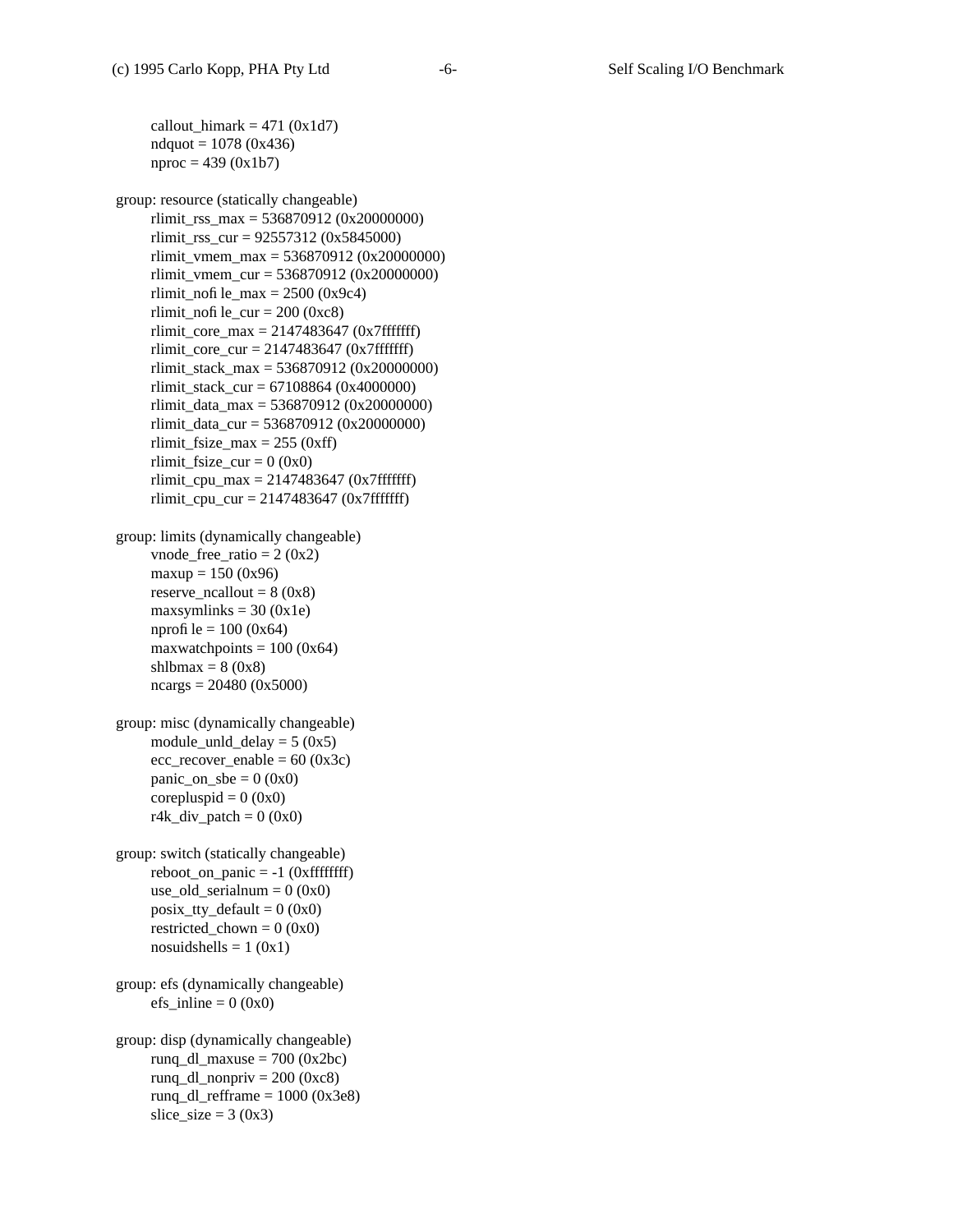ndpri\_lolim =  $39 (0x27)$ ndpri\_hilim = 128 (0x80)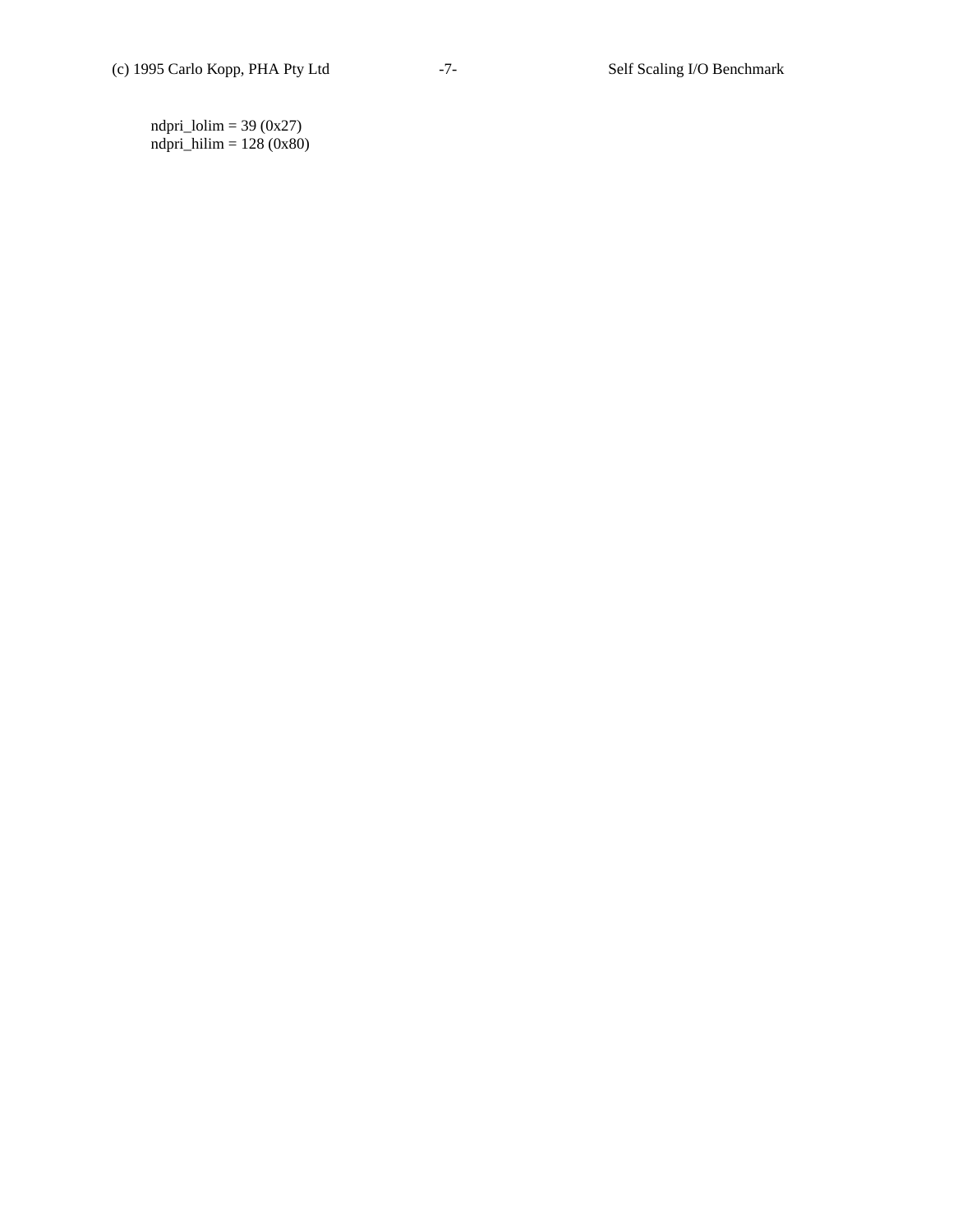# **4. Tested System Configurations - Silicon Graphics Challenge L**

The **Challenge L** was tested in the following configurations:

2 150 MHZ IP19 Processors CPU: MIPS R4400 Processor Chip Revision: 5.0 FPU: MIPS R4010 Floating Point Chip Revision: 0.0 Data cache size: 16 Kbytes Instruction cache size: 16 Kbytes Secondary unified instruction/data cache size: 1 Mbyte Main memory size: 128 Mbytes, 2-way interleaved I/O board, Ebus slot 5: IO4 revision 1 Integral EPC serial ports: 4 Integral Ethernet controller: et0, Ebus slot 5 EPC external interrupts Integral SCSI controller 4: Version WD33C95A, differential, revision 0 Integral SCSI controller 3: Version WD33C95A, differential, revision 0 Disk drive: unit 5 on SCSI controller 3 Disk drive: unit 4 on SCSI controller 3 Disk drive: unit 2 on SCSI controller 3 Disk drive: unit 1 on SCSI controller 3 Integral SCSI controller 2: Version WD33C95A, single ended, revision 0 Tape drive: unit 7 on SCSI controller 2: 8mm(8500) cartridge Disk drive: unit 4 on SCSI controller 2 Disk drive: unit 3 on SCSI controller 2 Disk drive: unit 2 on SCSI controller 2 Tape drive: unit 1 on SCSI controller 2: 8mm(8500) cartridge Integral SCSI controller 1: Version WD33C95A, differential, revision 0 Disk drive: unit 1 on SCSI controller 1 Integral SCSI controller 0: Version WD33C95A, single ended, revision 0 CDROM: unit 3 on SCSI controller 0 CC synchronization join counter Integral EPC parallel port: Ebus slot 5 VME bus: adapter 0 mapped to adapter 21 VME bus: adapter 21

Alternate tests saw the use of 256 MB Main memory size

The disk types tested were the Fujitsu M2654HA (above) and the Seagate Elite 9:

# **ST-410800N Elite 9**

| UNFORMATTED CAPACITY _________________________10,800               |              |
|--------------------------------------------------------------------|--------------|
| FORMATTED CAPACITY (512 byte blk) _________9,090                   |              |
| AVERAGE SECTORS PER TRACK ______________________133 (rounded down) |              |
|                                                                    |              |
|                                                                    |              |
|                                                                    |              |
|                                                                    |              |
|                                                                    |              |
| MEDIA TYPE THIN FILM                                               |              |
| HEAD TYPE THIN FILM                                                |              |
| RECORDING METHOD                                                   | ZBR RLL(1,7) |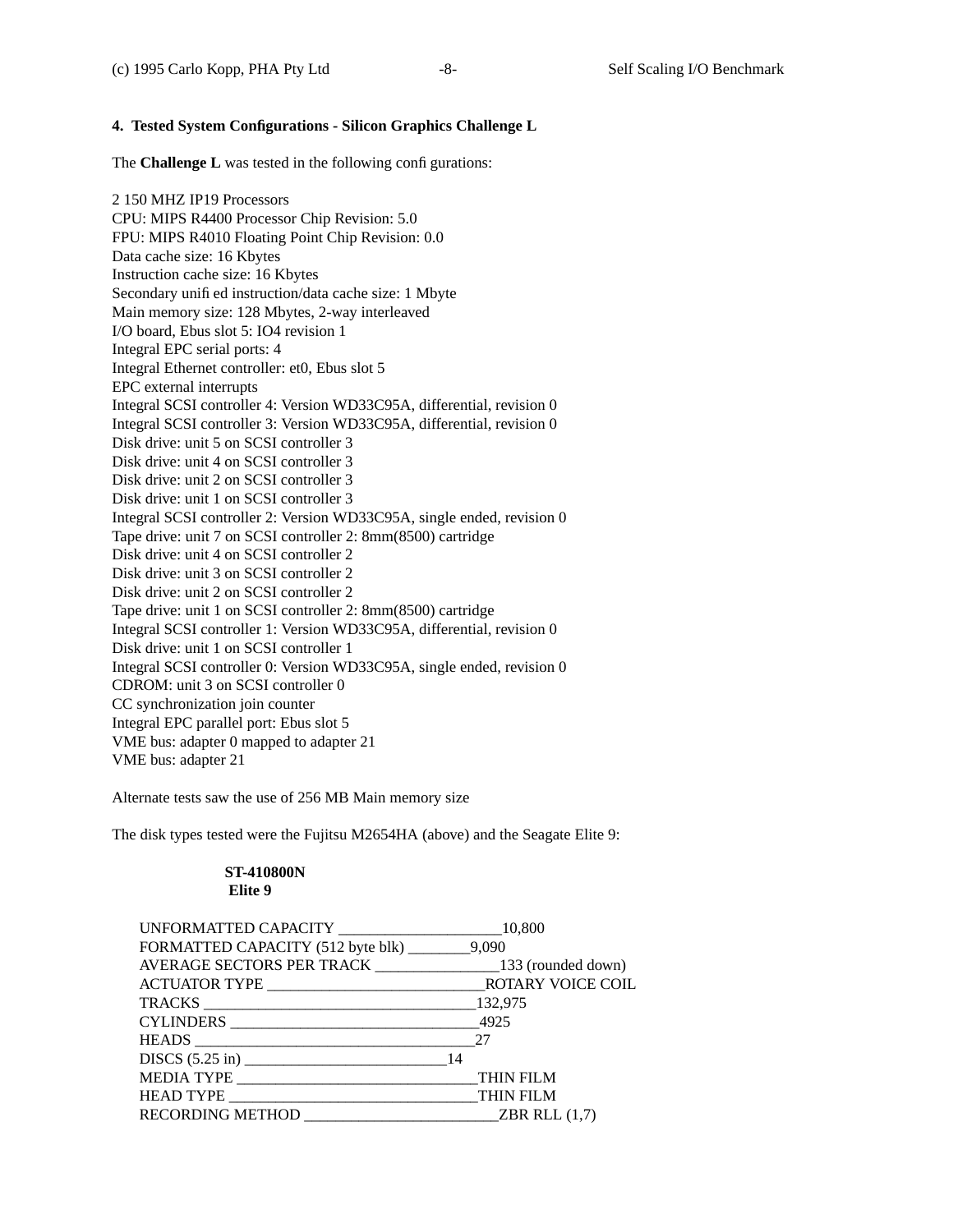INTERNAL TRANSFER RATE (mbits/sec) \_\_\_\_\_\_\_45-66 INTERNAL TRANSFER RATE AVG (mbyte/sec) \_\_\_7.2 EXTERNAL TRANSFER RATE (mbyte/sec) \_\_\_\_\_\_\_10 (burst) SPINDLE SPEED (RPM) \_\_\_\_\_\_\_\_\_\_\_\_\_\_\_\_\_\_\_\_\_\_5,400 AVERAGE LATENCY (mSEC) \_\_\_\_\_\_\_\_\_\_\_\_\_\_\_\_\_\_\_5.55 COMMAND OVERHEAD (mSEC) \_\_\_\_\_\_\_\_\_\_\_\_\_\_\_\_\_\_<0.5 BUFFER \_\_\_\_\_\_\_\_\_\_\_\_\_\_\_\_\_\_\_\_\_\_\_\_\_\_\_\_\_\_\_\_\_\_\_1024 Kbyte Read Look-Ahead, Adaptive, Multi-Segmented Cache INTERFACE \_\_\_\_\_\_\_\_\_\_\_\_\_\_\_\_\_\_\_\_\_\_\_\_\_\_\_\_\_\_\_\_SCSI-2 FAST BYTES PER TRACK \_\_\_\_\_\_\_\_\_\_\_\_\_\_\_\_\_\_\_\_\_\_\_\_\_\_63,000-91,000 SECTORS PER DRIVE \_\_\_\_\_\_\_\_\_\_\_\_\_\_\_\_\_\_\_\_\_\_\_\_17,845,731 BYTES PER CYLINDER \_\_\_\_\_\_\_\_\_\_\_\_\_\_\_\_\_\_\_\_\_\_\_1,058,400 to 1,587,600 TPI (TRACKS PER INCH) \_\_\_\_\_\_\_\_\_\_\_\_\_\_\_\_\_\_\_\_3,979 BPI (BITS PER INCH) \_\_\_\_\_\_\_\_\_\_\_\_\_\_\_\_\_\_\_\_\_\_ AVERAGE ACCESS (ms) read/write \_\_\_\_\_\_\_\_\_\_\_11/12 SINGLE TRACK SEEK (ms) read/write \_\_\_\_\_\_\_\_0.9/1.7 MAX FULL SEEK (ms) read/write \_\_\_\_\_\_\_\_\_\_\_\_23/24 MTBF (power-on hours) Class A Room \_\_\_\_\_\_\_NA MTBF (power-on hours) Office \_\_\_\_\_\_\_\_\_\_\_\_\_500,000 POWER DISSIPATION (watts/BTUs) Active \_\_\_\_25/85 Idle \_\_\_\_\_\_21/72 POWER REQUIREMENTS: Single-ended/Differential +12V START-UP (amps) \_3.98/4.60 +12V TYPICAL (amps) \_\_1.90/1.88 +5V START-UP (amps) \_\_2.37/3.48  $+5V$  TYPICAL (amps)  $1.96/2.77$ TYPICAL ( watts seek/read)\_32.60/36.41 IDLE (watts) \_\_\_\_\_\_\_\_\_\_\_\_\_\_28.34/31.81 USER MANUAL PART NUMBER \_\_\_\_\_\_\_\_\_\_\_\_\_\_\_\_\_\_

\*\* Already low-level formatted at the factory with nine spare sectors per cylinder, one spare cylinders/unit, one system cylinder/unit, and one diagnostic cylinder/unit.

Physical:

| Height (inches/mm): | 3.25/82.6  |
|---------------------|------------|
| Width (inches/mm):  | 5.75/146.1 |
| Depth (inches/mm):  | 8.0/203    |
| Weight $(lbs/kg)$ : | 7.8/3.6    |

The **Irix 5.3** kernel configuration used was as follows (SGI defaults):

```
group: cachefs (dynamically changeable)
    cachefs max threads = 5 (0x5)cachefs_readahead = 1 (0x1)cachefs max Iru = 1000 (0x3e8)
```
group: uds (statically changeable) unpdg\_recvspace =  $16384 (0x4000)$ unpdg\_sendspace  $= 8192$  (0x2000) unpst\_recvspace =  $16384 (0x4000)$ unpst\_sendspace =  $16384$  (0x4000)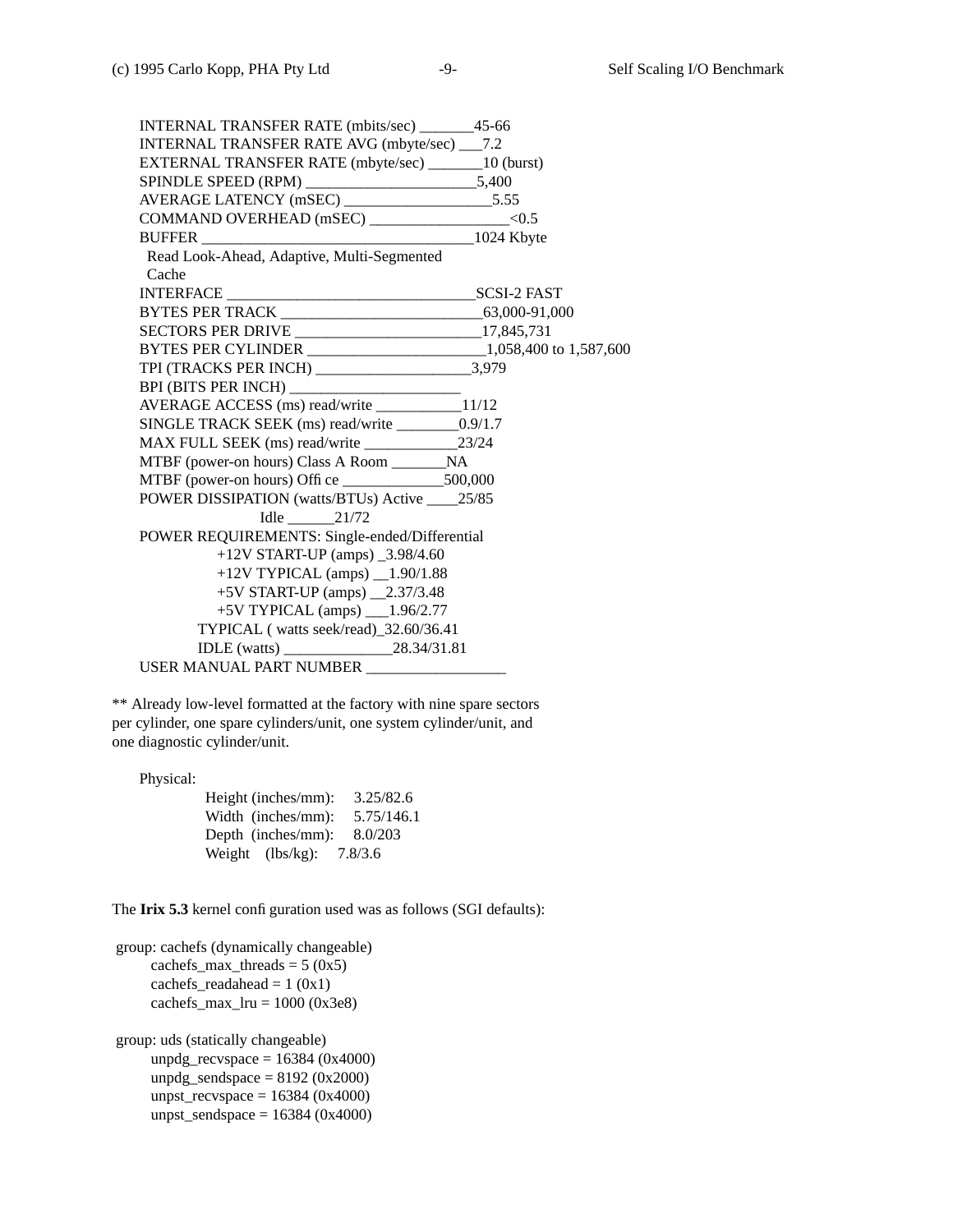group: snfs (statically changeable) svc\_maxdupreqs =  $955 (0x3bb)$  $nfs\_portmon = 0 (0x0)$ group: shm (statically changeable) shmall =  $512 (0x200)$ sshmseg =  $100 (0x64)$ shmmni =  $100 (0x64)$ shmmin =  $1(0x1)$ shmmax = 536870912 (0x20000000) group: sem (statically changeable) semaem = 16384 (0x4000) semvmx = 32767 (0x7fff) semume  $= 10 (0xa)$ semopm  $= 10 (0xa)$ semmsl =  $25 (0x19)$ semmnu =  $60 (0x3c)$ semmns = 2048 (0x800) semmni =  $200 (0xc8)$ group: pipefs (dynamically changeable) svr3pipe =  $1(0x1)$ group: lockmgr (dynamically changeable) working\_timeout =  $5 (0x5)$ normal timeout =  $5 (0x5)$ first\_timeout =  $1 (0x1)$ group: msg (statically changeable)  $msgseg = 1536 (0x600)$  $msgtql = 40 (0x28)$  $msgssz = 8(0x8)$ msgmni =  $50 (0x32)$ msgmnb = 32768 (0x8000) msgmax = 16384 (0x4000) group: internal (statically changeable) mrmeterhash =  $31 (0x1f)$ smeterhash  $= 255$  (0xff)  $dumplo = 0 (0x0)$ putbufsz =  $1024 (0x400)$  $\text{combufsz} = 1024 \, (0x400)$ histmax =  $0 (0x0)$ group: splock\_pool (statically changeable) file\_pool\_size =  $1024 (0x400)$  $vnode\_pool\_size = 1024 (0x400)$ sema\_pool\_size =  $8192 (0x2000)$ group: mload (statically changeable)  $vfssw\_extra = 5 (0x5)$ fmodsw  $extra = 20 (0x14)$  $cdevsw\_extra = 23 (0x17)$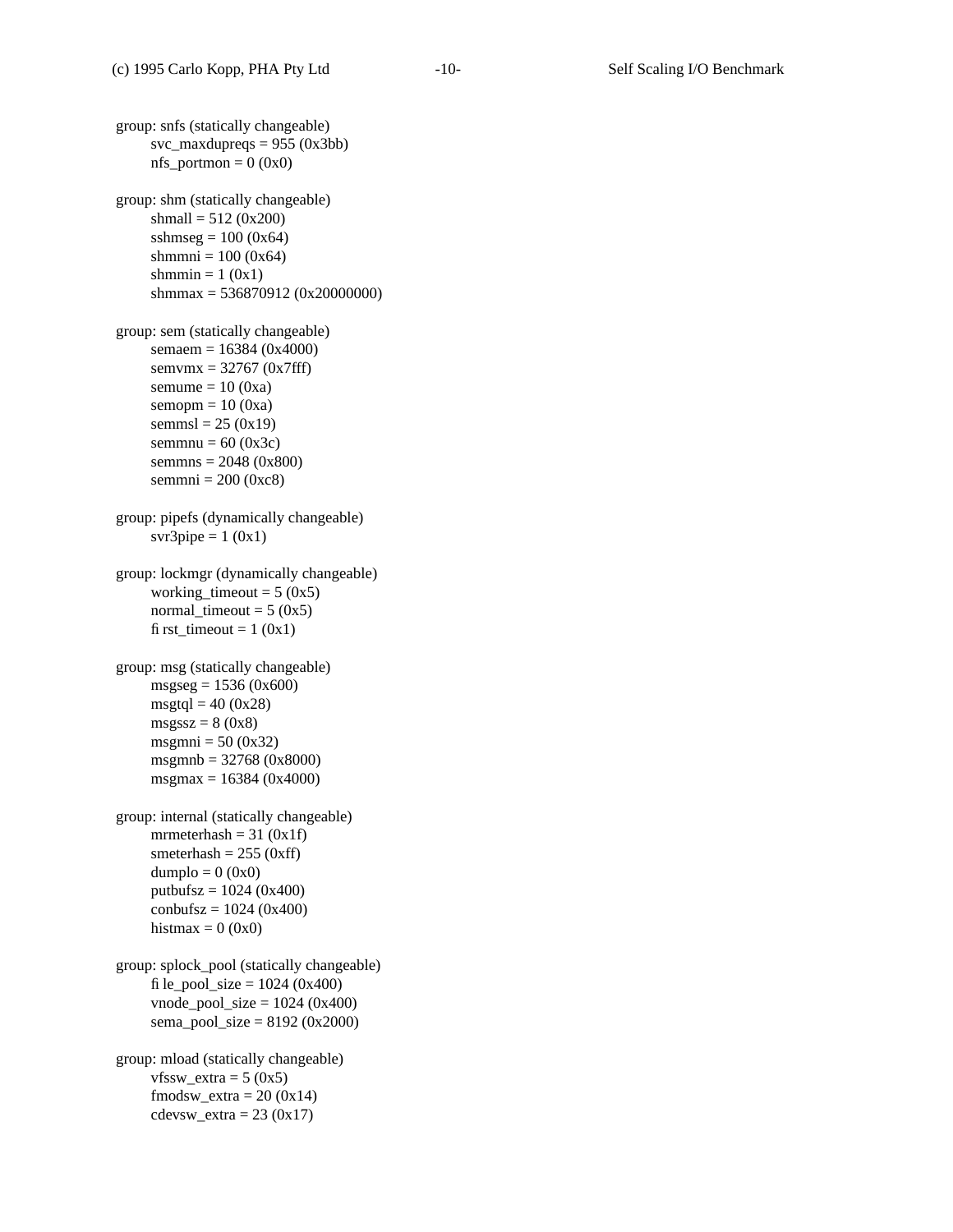```
bdevsw_extra = 21 (0x15)group: bufcache (statically changeable)
     n \text{buf} = 919 (0x397)group: paging (dynamically changeable)
     autoup = 10 (0xa)dwcluster = 64 (0x40)rsshogslop = 20 (0x14)rsshogfrac = 75 (0x4b)tlbdrop = 100 (0x64)maxlkmem = 2000 (0x7d0)minasmem = 50 (0x32)minarmem = 50 (0x32)vfs\_syncr = 30 (0x1e)bdflushr = 5(0x5)maxdc = 100 (0x64)maxfc = 100 (0x64)maxsc = 100 (0x64)gpgsmsk = 1 (0x1)gpgshi = 2644 (0xa54)gpgslo = 1322 (0x52a)group: memsize (statically changeable)
     maxphyscolors = 4096 (0x1000)maxpglst = 100 (0x64)maxdmaxdmasz = 1024 (0x400)
     syssegsz = 20991 (0x51ff)maxpmem = 0 (0x0)group: timer (statically changeable)
     tim_{\text{eff}} = 31325 (0x7a5d)itimer_on_clkcpu = 0 (0x0)fasthz = 1000 (0x3e8)group: signals (dynamically changeable)
     maxsigq = 96 (0x60)group: actions (statically changeable)
     nactions = 62 (0x3e)
group: streams (statically changeable)
     stretlsz = 1024 (0x400)strmsgsz = 32768 (0x8000)
     nstrpush = 9(0x9)group: numproc (statically changeable)
     ngroups_max = 16 (0x10)ncsize = 1352 (0x548)ncallout = 288 (0x120)callout_himark = 608 (0x260)ndquot = 1352 (0x548)nproc = 576 (0x240)
```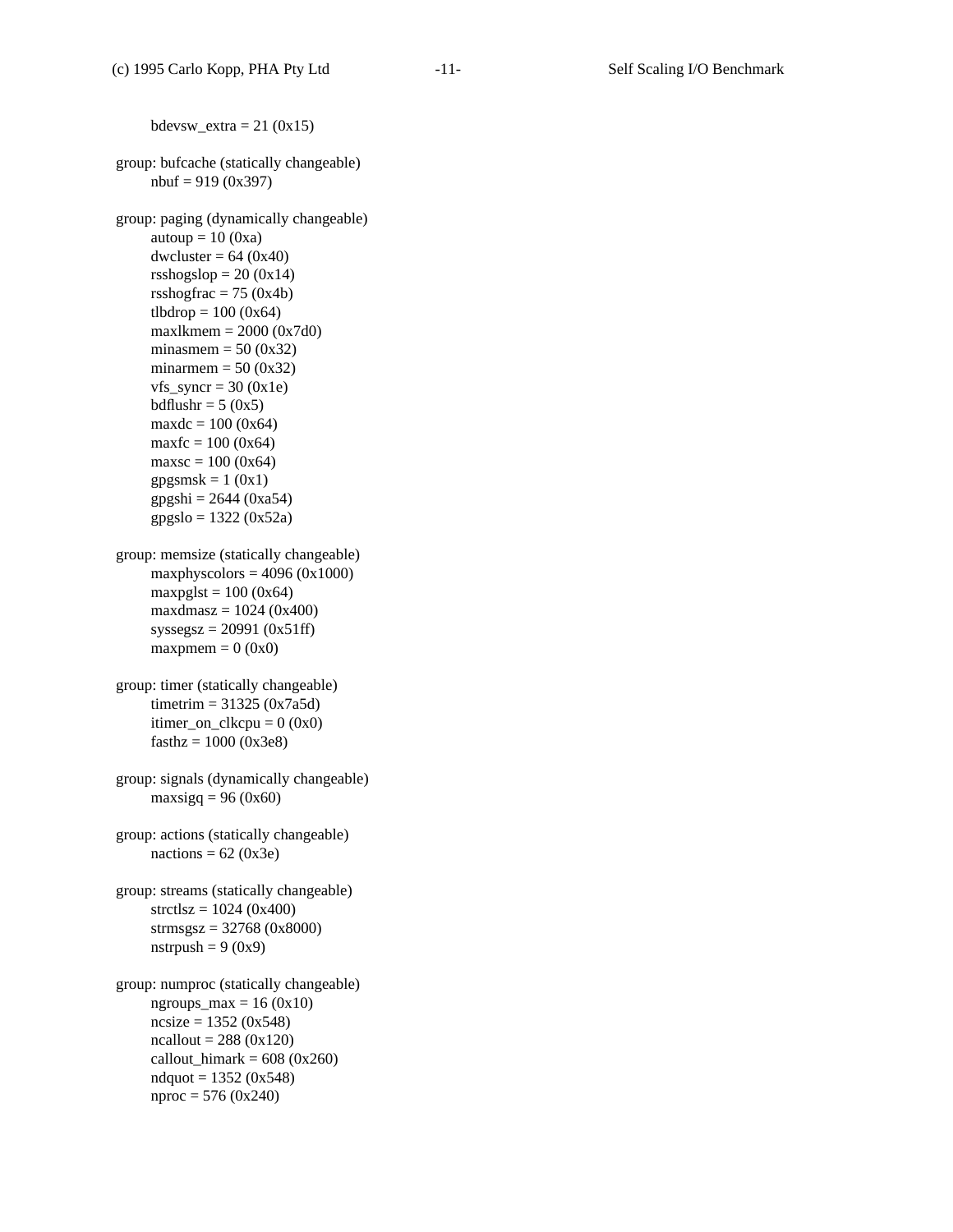group: resource (statically changeable) rlimit\_rss\_max = 536870912 (0x20000000) rlimit\_rss\_cur = 123834368 (0x7619000) rlimit\_vmem\_max =  $536870912$  (0x20000000) rlimit\_vmem\_cur =  $536870912$  (0x20000000) rlimit\_nofile\_max =  $2500 (0x9c4)$ rlimit\_nofile\_cur =  $200$  (0xc8) rlimit\_core\_max = 2147483647 (0x7fffffff) rlimit\_core\_cur =  $2147483647$  (0x7fffffff) rlimit\_stack\_max = 536870912 (0x20000000) rlimit\_stack\_cur = 67108864 (0x4000000) rlimit\_data\_max = 536870912 (0x20000000) rlimit\_data\_cur = 536870912 (0x20000000) rlimit\_fsize\_max =  $255$  (0xff) rlimit\_fsize\_cur =  $0 (0x0)$ rlimit cpu max  $= 2147483647$  (0x7fffffff) rlimit\_cpu\_cur =  $2147483647$  (0x7fffffff) group: limits (dynamically changeable)

vnode\_free\_ratio =  $2 (0x2)$ maxup =  $150 (0x96)$ reserve  $ncallout = 5 (0x5)$ maxsymlinks =  $30 (0x1e)$ nprofile =  $100 (0x64)$ maxwatchpoints  $= 100 (0x64)$ shlbmax =  $8 (0x8)$  $ncargs = 20480 (0x5000)$ 

group: misc (dynamically changeable) module\_unld\_delay =  $5 (0x5)$  $ecc\_recover\_enable = 60 (0x3c)$ panic\_on\_sbe =  $0 (0x0)$ corepluspid  $= 0$  (0x0)  $r4k\_div\_patch = 0$  (0x0)

group: switch (statically changeable)  $reboot\_on\_panic = -1$  (0xfffffffff) use old serialnum =  $0 (0x0)$  $posix_tty_default = 0 (0x0)$ restricted chown =  $0 (0x0)$ nosuidshells =  $1 (0x1)$ 

group: efs (dynamically changeable) efs inline  $= 0$  (0x0)

group: disp (dynamically changeable) runq\_dl\_maxuse =  $700 (0x2bc)$ runq\_dl\_nonpriv =  $200$  (0xc8) rung dl refframe  $= 1000$  (0x3e8) slice\_size =  $3 (0x3)$ ndpri  $1$ olim = 39 (0x27) ndpri\_hilim  $= 128 (0x80)$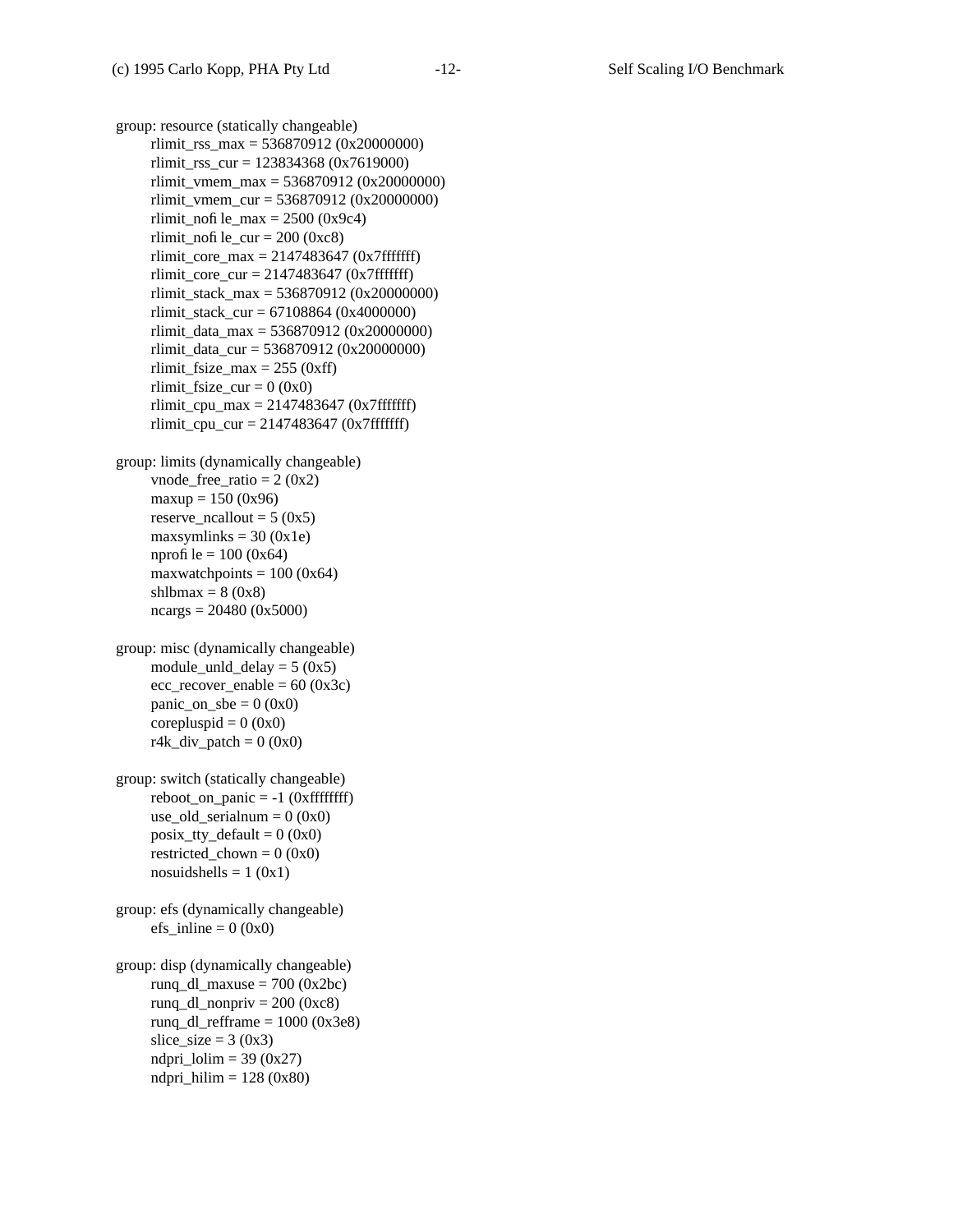# **5. Test Results - Iris 4D/240S**

The Iris was tested only with Fujitsu M2654HA drive array, and the measurement was used as a baseline for comparing the performance of the Challenge L.

Performance for the Iris is depicted in Fig.1, which contains plots of throughput in Mbytes/s for range of values of uniqueBytes, sizeMean, readFrac, seqFrac and processNum. Interpretation of these plots yields some interesting insights into system performance.

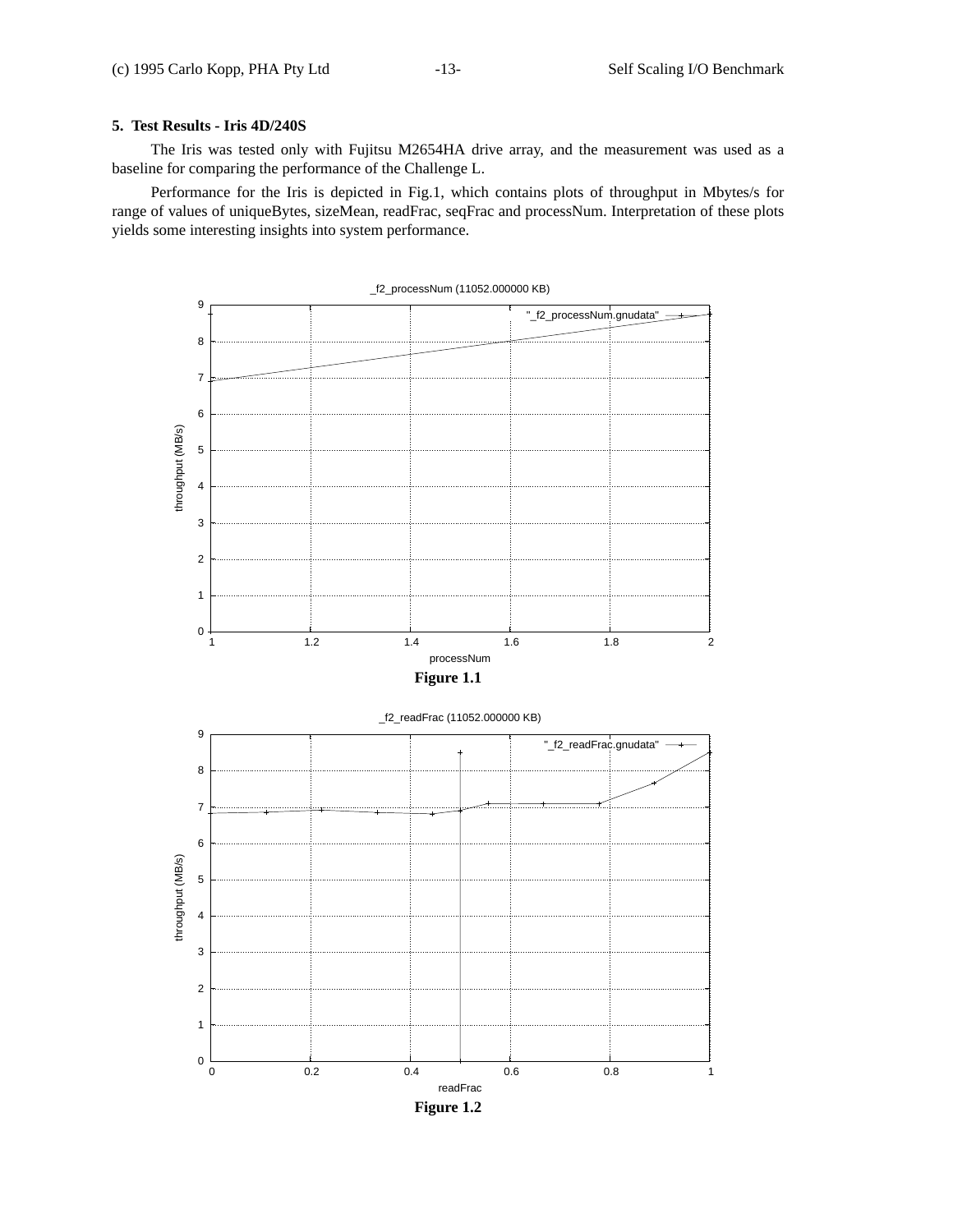

The plot of processNum indicates that only 7 to 9 processes were actively generating workload. The readFrac plot tells us that throughput performance for large reads is slightly better than that for writes, this is consistent with disk drives using read lookahead caching, but no write caching, on a System V host which employs a writeback cache strategy (periodic fsyncs). The seqFrac plot indicates that sequential operations offer similar throughput to random accesses. The sizeMean plot clearly shows that increasing transfer size improves measured throughput to a point, beyond which overheads diminish performance.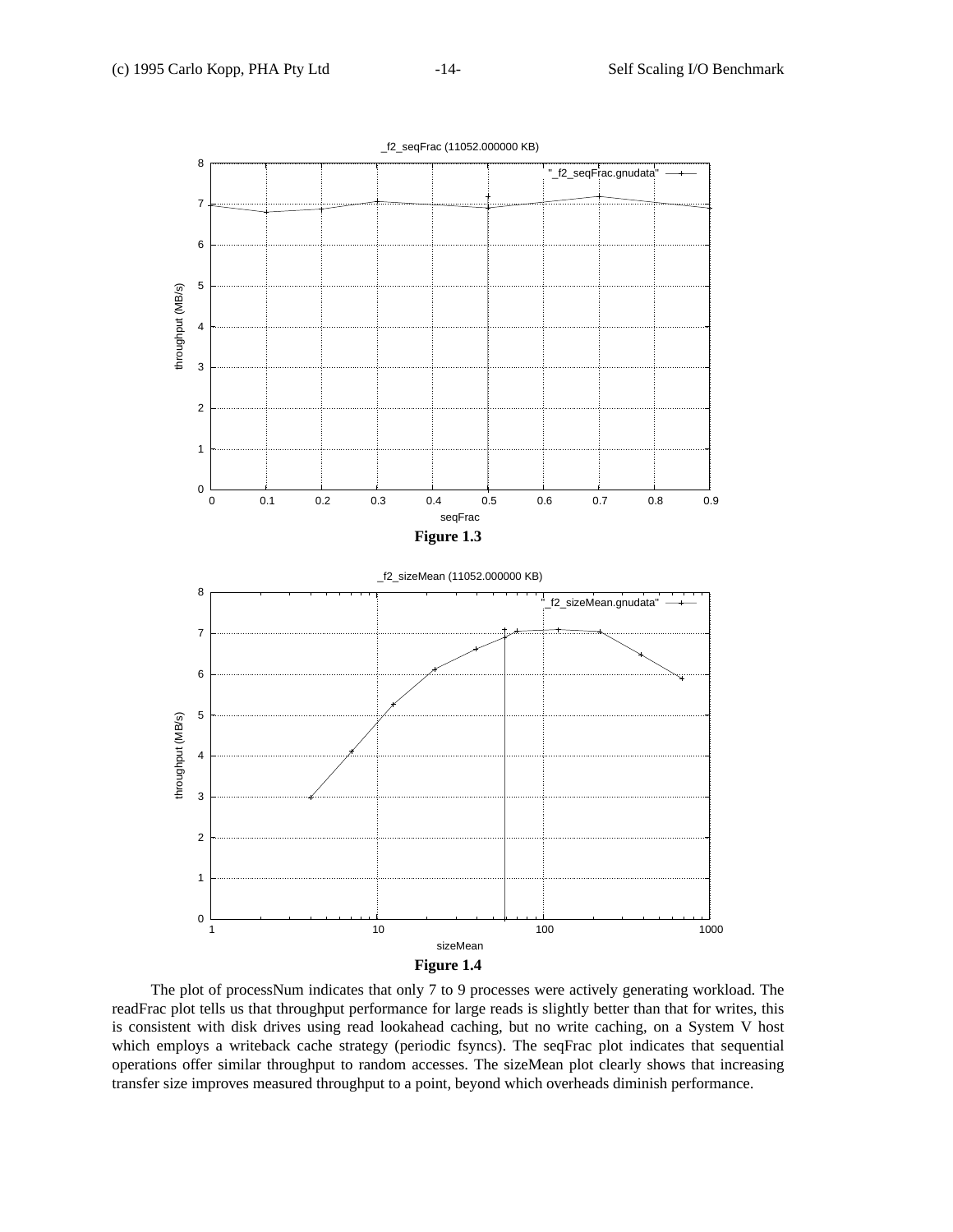

The most revealing plot however is that of uniqueBytes, a measure of the data size transfered. This plot allows us to determine both raw filesystem/hardware performance, as well as cache performance. For small values of uniqueBytes, throughput performance is dominated by the cache in main memory. With increasing uniqueBytes, the cache hit ratio declines and hardware performance comes into play. This is particularly evident for values between 10,000 and 20,000, where indeed the characteristic is almost flat at about 7 MBytes/s. Beyond this point, the performance of the hardware dominates. At values of between 60,000 and 80,000 , the measured performance corresponds to the raw bandwidth of the disk heads. Beyond this point, performance declines due the effects of filesystem behaviour. Performance in this area is primarily limited by the need to look up indirect block pointers from the inode, thus causing frequent multiple block accesses per I/O.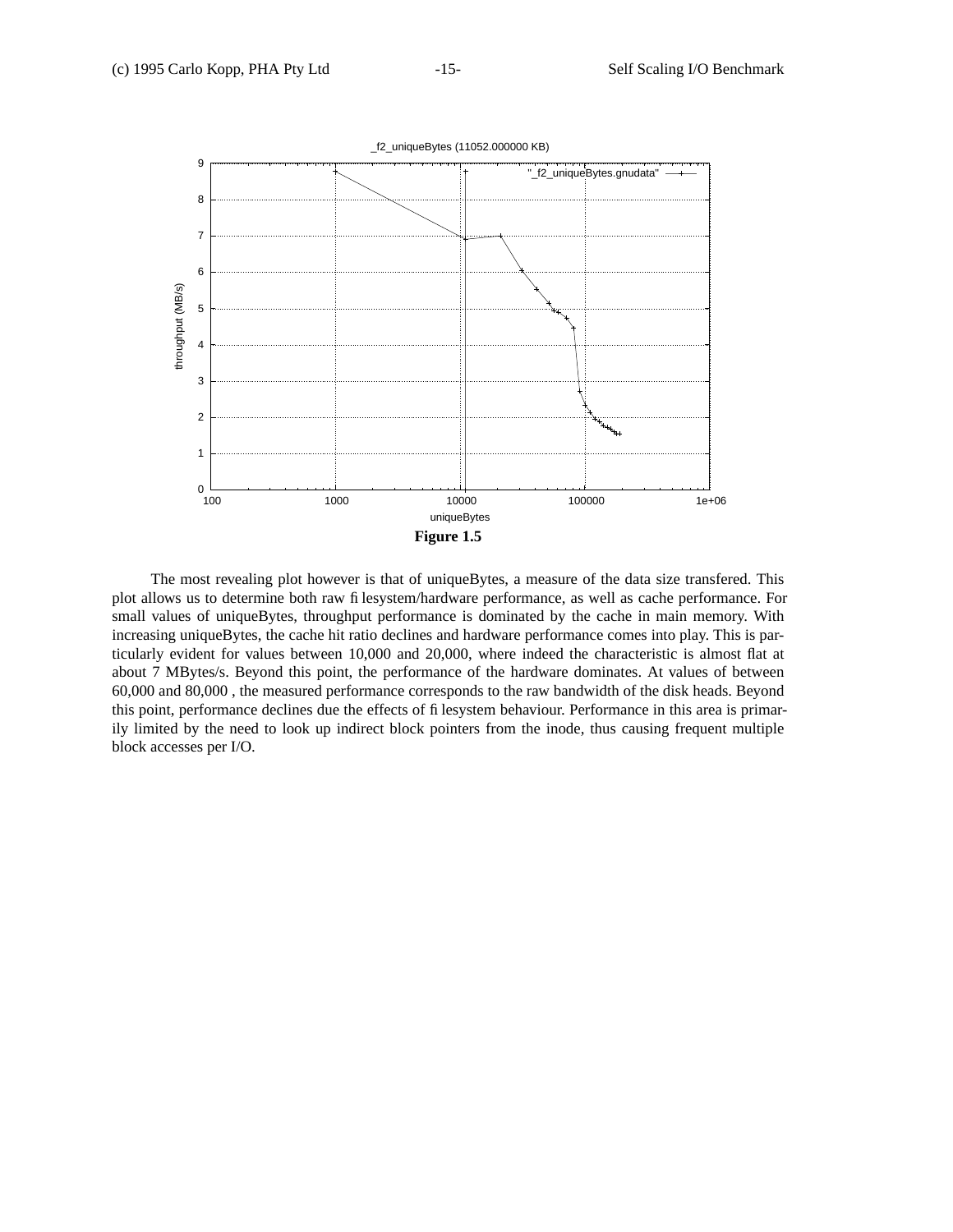# **6. Test Results - Challenge L**

The superior compute performance and memory bus bandwidth of the Challenge L is clearly evident from the plots, with better than 42 MBytes/s achieved for small I/O operations hitting cache (uniqueBytes).

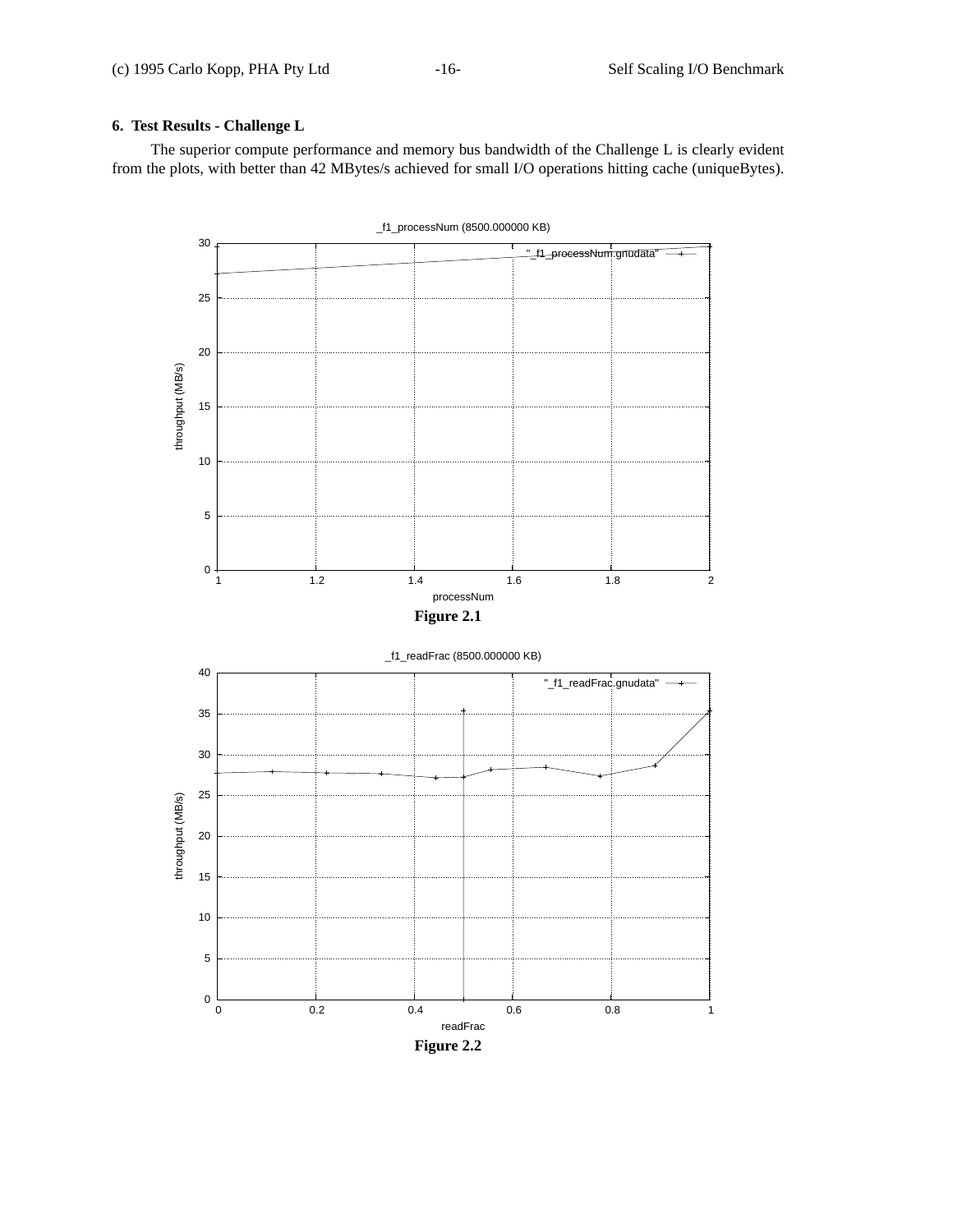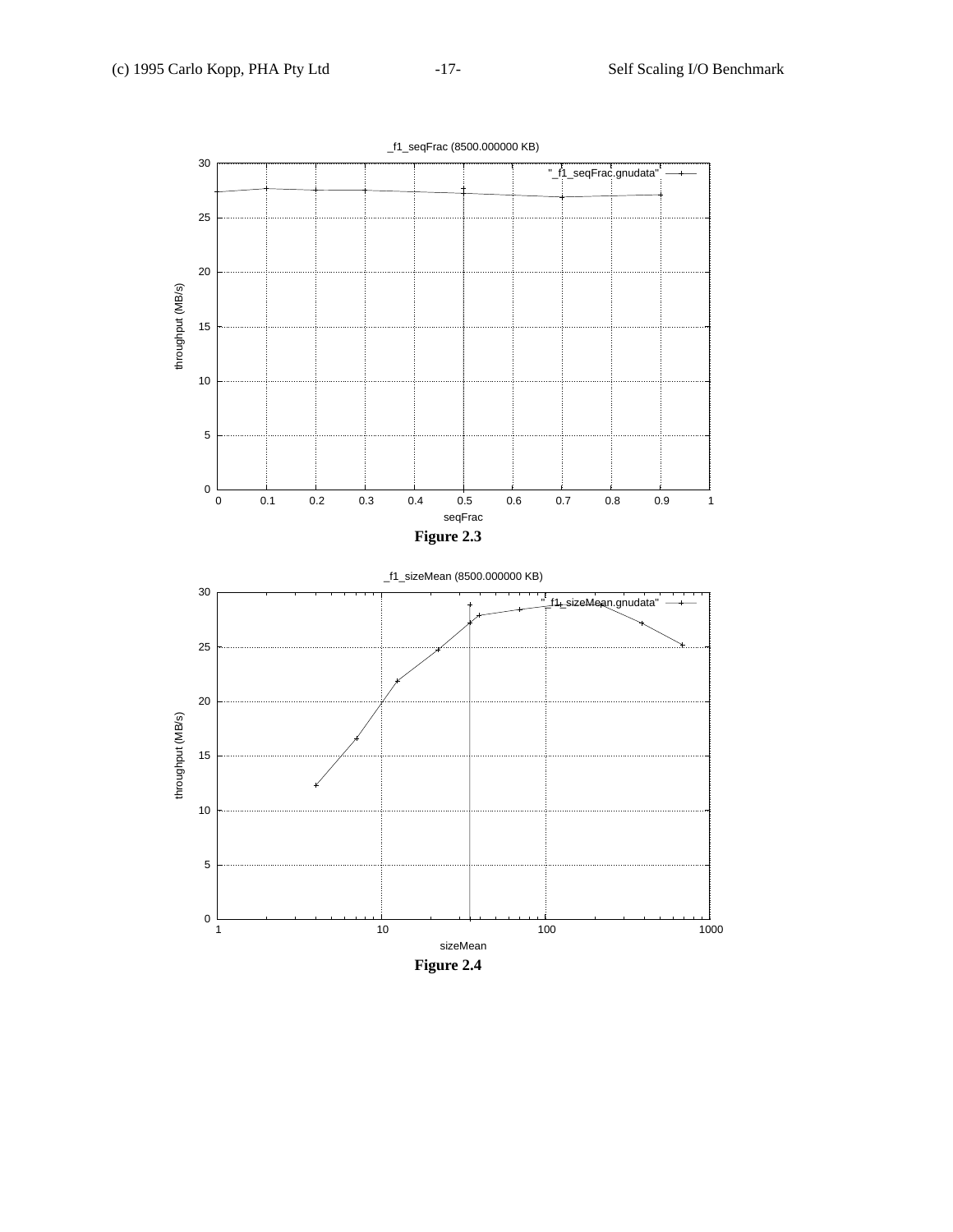

The plot of processNum indicates that between 27 to 29 processes were actively generating workload, a significantly higher workload than carried by the Iris. The readFrac plot tells us that throughput performance for large reads is slightly better than that for writes, this is again consistent with disk drives using read lookahead caching, but no write caching, on a System V host which employs a writeback cache strategy (periodic fsyncs). The seqFrac plot indicates that sequential operations offer similar throughput to random accesses, no significant differences were observed. The sizeMean plot again clearly shows that increasing transfer size improves measured throughput to a point, beyond which overheads diminish performance.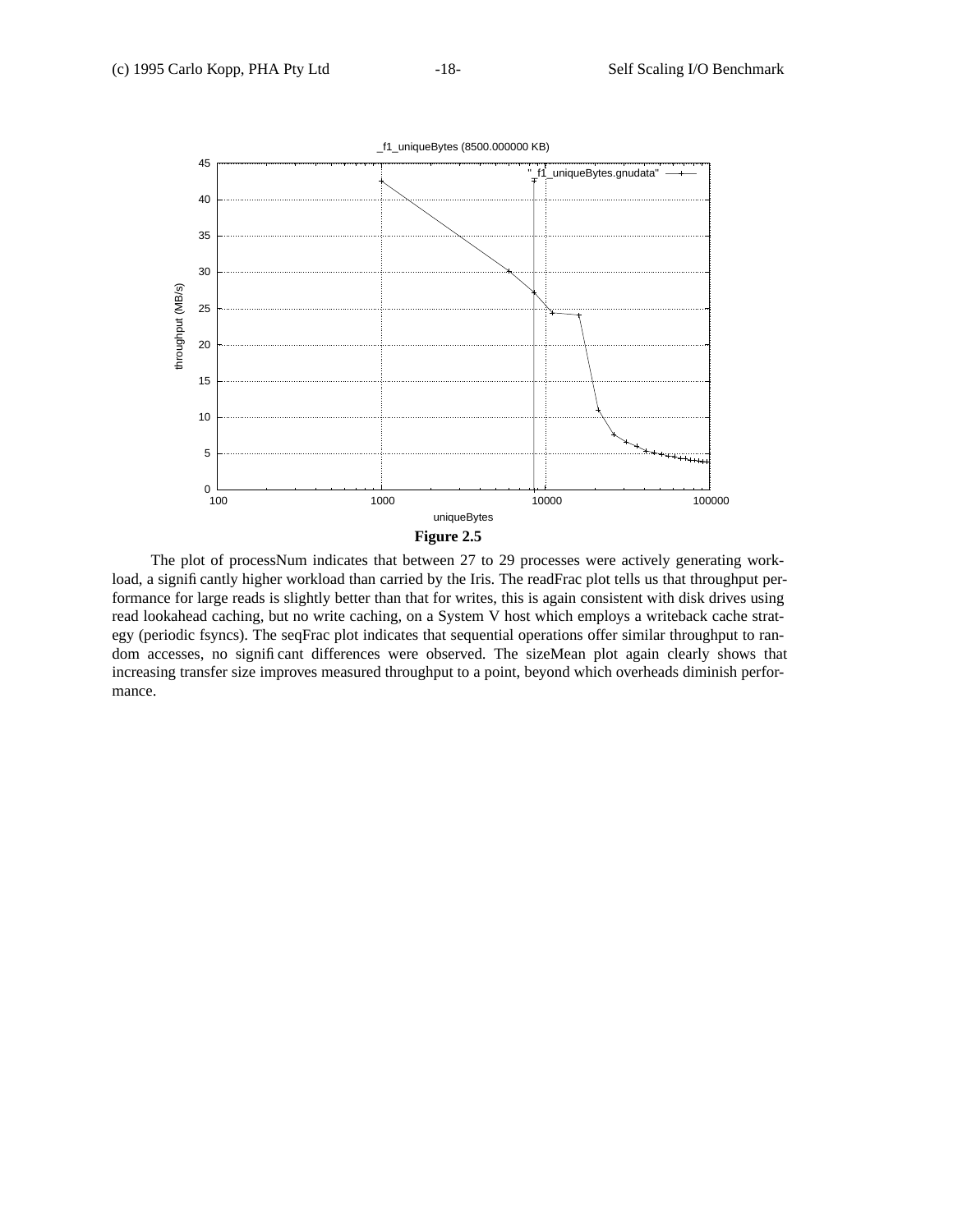# **7. Comparative Analysis - Iris 4D/240S vs Challenge L**

Comparative analysis between the Iris and Challenge is concentrated on throughput vs uniqueBytes, as this provides a good indication of relative cache performance. The general form of the characteristics are very similar, and the test compares performance with the 2 GB Fujitsu M2654HA disks.



Figure 3 compares these characteristics between the two systems. Significantly, for small I/O operations the Challenge provides about five times the I/O throughput performance, which is also sustained over a larger operating envelope of I/O operation sizes.